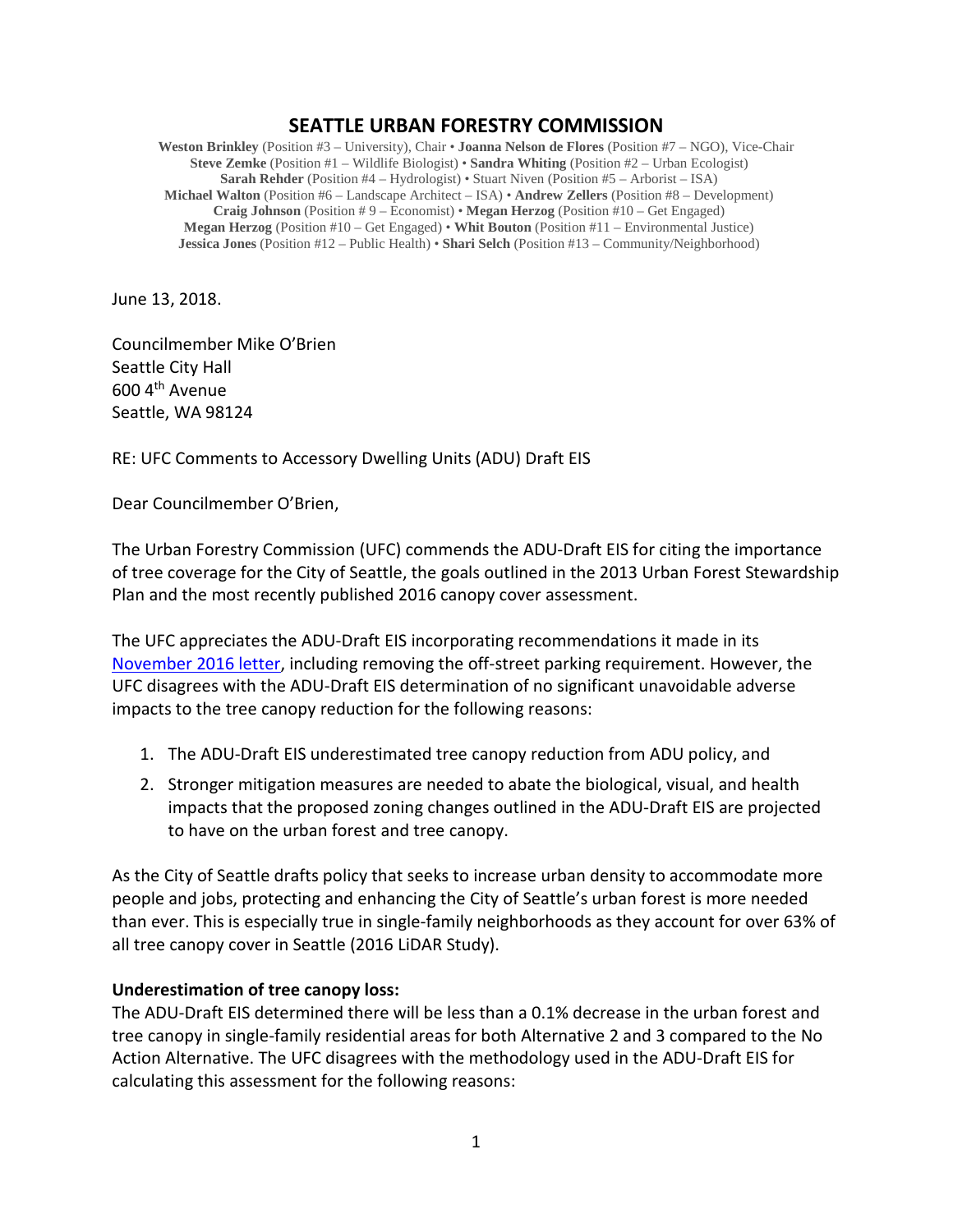- 1. The ADU-Draft EIS underestimates the impact on canopy cover of DADU and ADU construction. The ADU-Draft EIS only assumes tress loss based on an additional 390 DADUs constructed compared to the No Action scenario in the next 10 years (39 DADU built per year for the next 10 years). The study does not take into account impacts of the increase of 1,050 ADU on canopy cover, nor does it take into account the loss of canopy cover caused by increase in off-street parking. The study should include other impacts of ADU production such as building activity staging, creation of new access, and increase in voluntary off-street parking when understanding impact on tree loss.
- 2. The ADU-Draft EIS calculates a less than 0.1% decrease in tree canopy which would result in up to a 9-acre loss in tree canopy. While a 0.1% reduction in canopy does not seem to be high, assuming a typical tree canopy has a radius of 20', a 0.1% reduction in tree canopy would mean a loss of 300-400 trees. Citing tree canopy loss based on number and quality of trees that are lost would help to better understand the actual impacts of the ADU policy.

## **Mitigation Measures:**

The ADU-Draft EIS assumes no significant unavoidable adverse impacts to the tree canopy have been identified and lists no mitigation measures that would help to avoid and minimize tree canopy loss. The UFC feels that mitigation measures should be included and strengthened.

- 1. The UFC recommends that ADU-Draft EIS require ADU permits to complete an enhanced site plan when going through permit to ensure production of ADU does not result in cutting down exceptional existing trees.
- 2. As noted in the Exhibit 3-20 of the D-EIS, Vancouver B.C. ADU policy indicates that DADUs "must be located to preserve existing trees. Relaxation for location, massing, and parking standards may be allowed in order to preserve and retain significant trees." Similar mitigation measures should be considered for Seattle.
- 3. A healthy urban forest can have an outsized impact on reducing the impacts associated with increased development intensity, as trees (especially street trees) help to mitigate the visual impacts of density and create a more human-scaled environment. While the ADU-Draft EIS documents multiple negative aesthetic impacts associated with increased development intensity, the plan does not recommend any mitigation measures focused on increasing or improving the urban forest to mitigate aesthetic impacts of increased density.
- 4. The EIS Study does not take into account less stringent site plan requirements when permitting a DADU compared to constructing a new home that will negatively impact canopy cover. When applying for DADU construction, one needs to only file a basic site plan without noting existing trees instead of an enhanced site plan that is often required when constructing a new single-family home (SDCI Tip 103). The impact of less stringent permitting requirements for ADUs will make it easier for home-owners to cut down existing exceptional trees that otherwise would be flagged by the City as needing to be preserved.